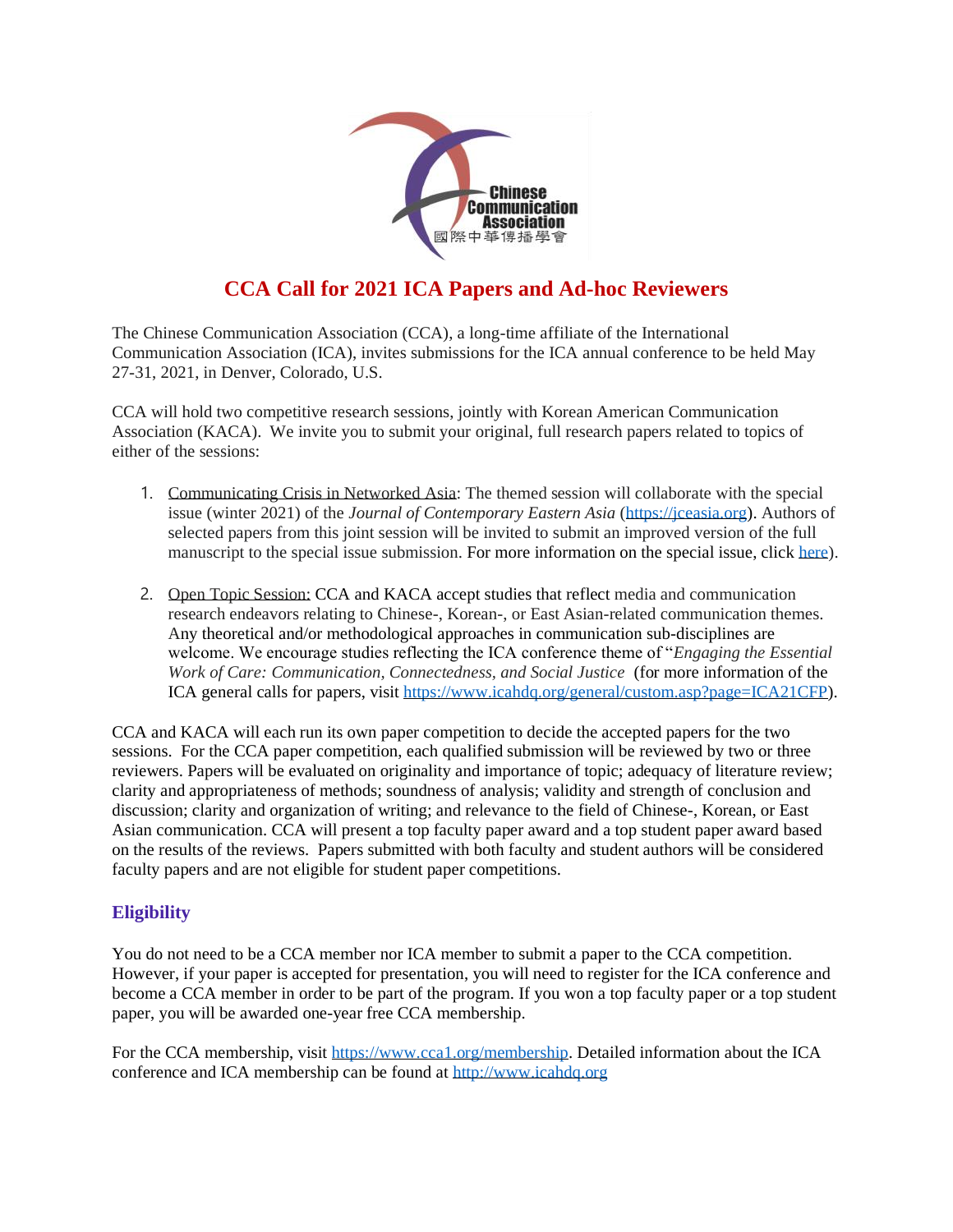### **Paper Preparation and Submission**

Submissions should be in English. Two separate files are required for the submission: 1) title page, and 2) full manuscript.

**The title page** must include the following information:

- o Paper title
- o An abstract (no more than 150 words)
- o 5-8 keywords
- o Preferred submission category: themed session ("Communicating Crisis in Networked Asia") or open topic session
- o All authors' names, email addresses, and affiliations (listed in the order as they would appear in the program)
- o Please indicate the corresponding author and include her/his e-mail address and phone number if different from the listed first author
- o Please indicate if any of the authors are students
- $\circ$  Author(s) need to confirm that the submission has not been published in scholarly journals and has not been presented to previous ICA or other conferences. In addition, papers should not have been submitted to other ICA divisions for this year's competition and they should not be already under review for other conferences.

**The full manuscript** must meet the following requirements:

- o Each paper should be no more than 25 pages in length, excluding references, tables and figures
- o Each paper should be double-spaced, using 12-point Times New Roman font, and have 1-inch margins
- o Author's identification information should be removed from the manuscript to ensure blind review.

*Special note:* submissions not meeting the above criteria will not be considered for review and will automatically be disqualified from the competition.

# **CCA Deadline**

Please send your completed papers to Dr. Yong Volz (volzy@missouri.edu) and Dr. Trisha Lin [\(trishlin@nccu.edu.tw\)](mailto:trishlin@nccu.edu.tw) by 11:59PM U.S. EST, **October 23rd, 2020**. Authors will be notified whether their papers have been accepted by **November 4th**. FYI, the ICA submission deadline is November 6th, so you may consider resubmitting your paper to an ICA division if it is not accepted by CCA. Please direct your inquiries, if any, to Dr. Volz or Dr. Lin by email.

# **Call for Reviewers**

For those who do not plan to submit a paper to the CCA session this year, please consider serving as an ad-hoc reviewer for CCA. Please send us an email, indicating your preferred methodology and areas of expertise. Your service as a CCA reviewer is greatly appreciated, and your name will be acknowledged as a reviewer in the CCA newsletters.

#### **Contact Information**